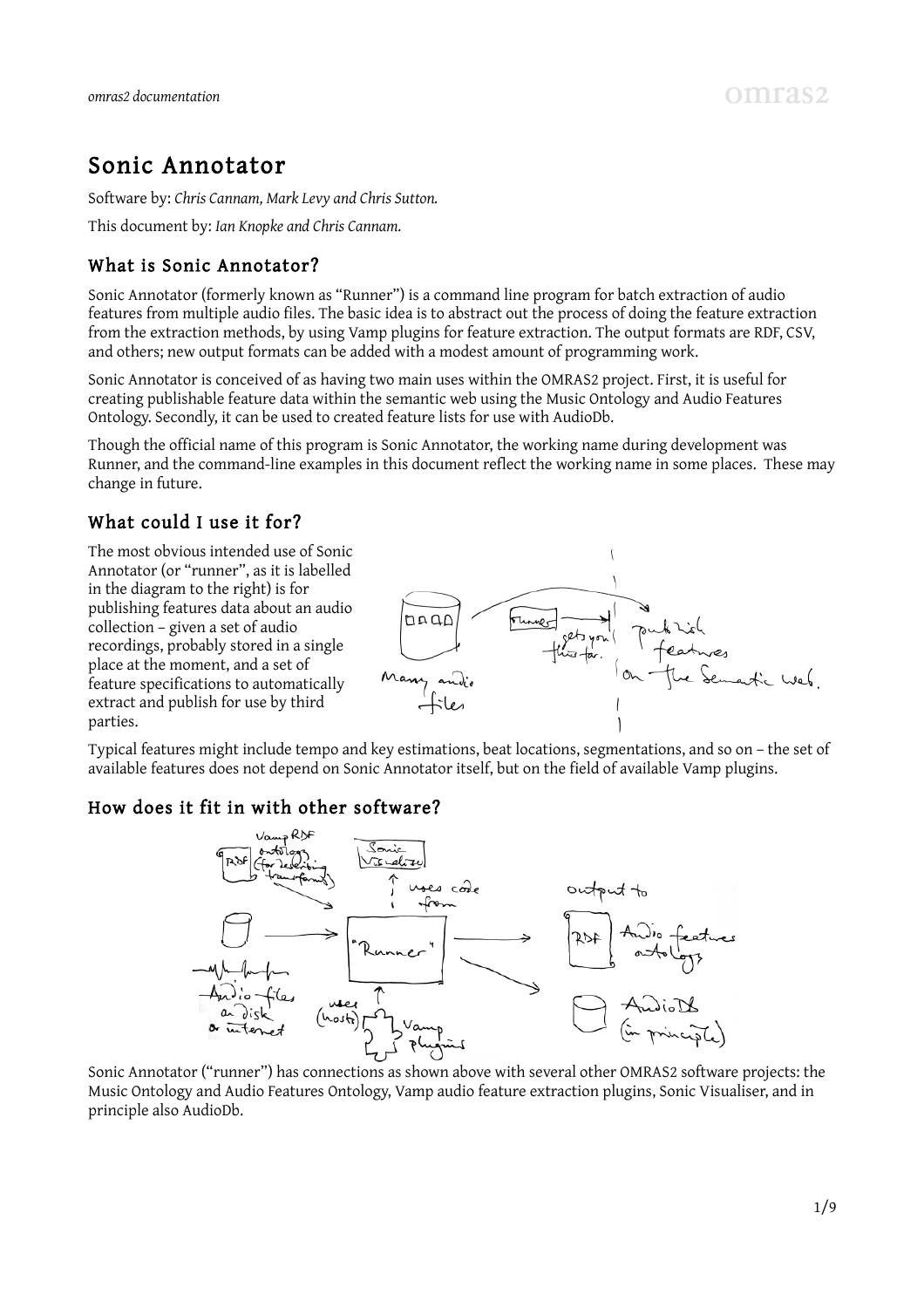### How complete is it?

Sonic Annotator is within striking distance of version 1.0. It's usable, with most of the desired features present. There are some details missing from the output format, and it also need extensive testing.

#### Where can I get it?

Sonic Annotator is GPL software. It is available on the web in the Sonic Visualiser SVN repository at.

<https://sv1.svn.sourceforge.net/svnroot/sv1/runner/trunk>

You could also ask the author(s).

#### What language is it written in?

Sonic Annotator is written entirely in C++, and relies on some of Sonic Visualiser's code, also written in C++.

#### What input and output files are necessary to use Sonic Annotator?

Sonic Annotator requires several different things to work.

- 1) First of all, it needs a collection of audio files. Typically these will be on the local disk, often within the same file system directory, although Sonic Annotator can also retrieve and process files from the internet given a list of URLs.
- 2) While not strictly necessary, each Vamp plugin should have an RDF file supplied with it, which contains metadata that Sonic Annotator can use to enhance the descriptive data it outputs. The user should not have to concern themselves with this, but it may be a concern if you write your own Vamp plugins.
- 3) An input file is also required that explains the necessary features to be extracted, and the settings that each extractor requires. This can be in RDF format, or in XML. See *A Usage Example* below for more information.
- 4) Output may be in CSV, RDF or certain other formats. The user can specify whether output is written to a single big file, to one output file for each input audio file, or to one output for each transform and input.

#### What additional software does Sonic Annotator require?

Vamp plugins are needed to do any kind of extraction from audio files. Sonic Annotator also relies on a certain amount of Sonic Visualiser's code, so you'll need both if you plan on building it from source.

## What is RDF?

RDF, or Resource Description Format, is a simple way of expressing the relationship between two pieces of information. It is becoming an important element in the construction of web-based ontologies, especially with regards to the semantic web.

In specific terms, RDF information is expressed as a set, or triple, of three pieces of information. Two objects are presented, along with the relationship between them. Usually the first item has something of a subject or ownership role. For example, in the following sentence:

John owns a bicycle

Conceptually, John and bicycle are objects, and the relationship between them is one of ownership. Usually, however, they look more like this:

<file:///share/music/testfile.mp3> a mo:AudioFile

In this case, the first part expresses the URI of an MP3 file. The second part, "a" is a common RDF term that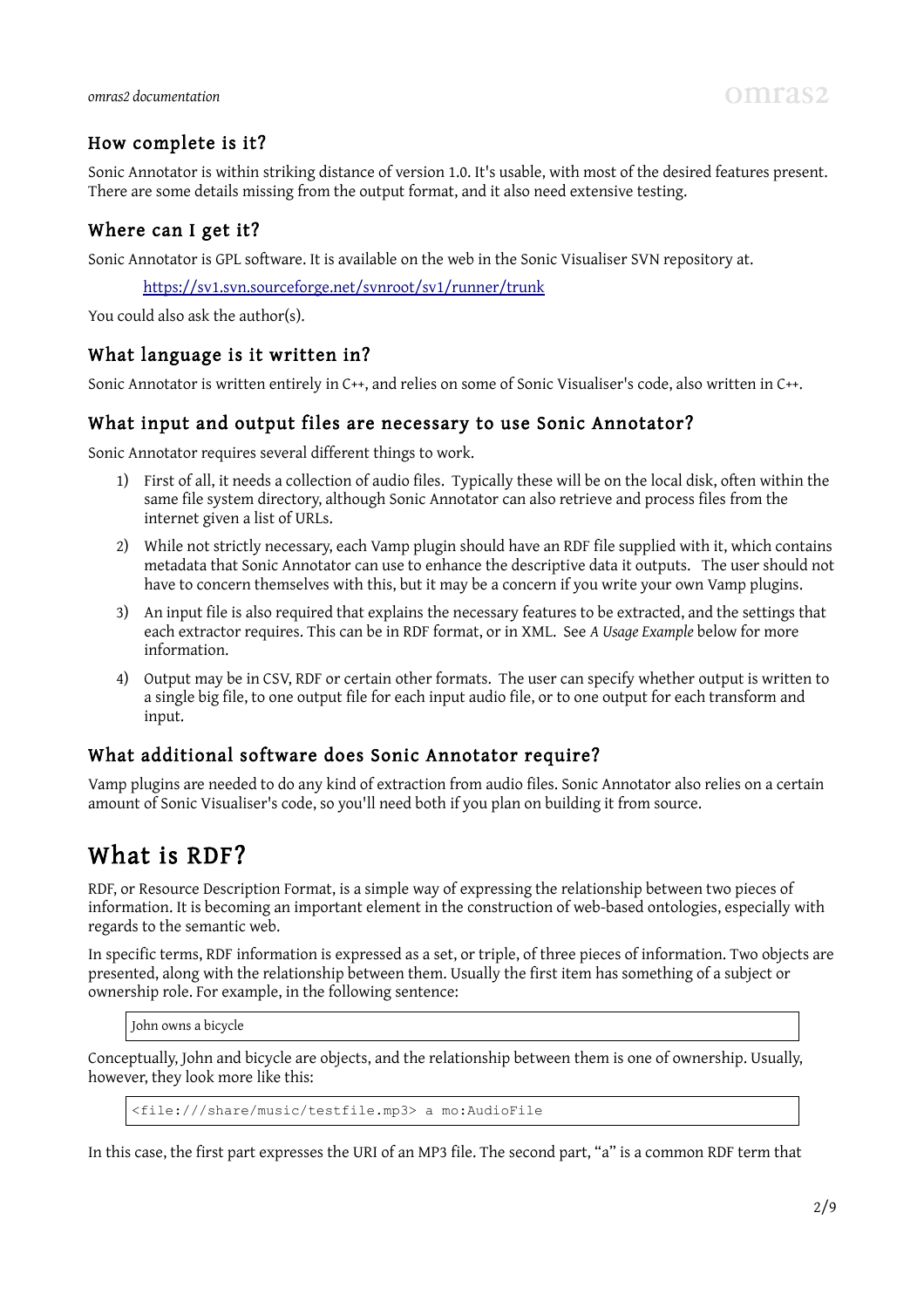basically means "is of type". "mo:AudioFile" identifies the URI as being of type "AudioFile" as defined in the music ontology ("mo"). For more information on the music ontology, see [http://musicontology.com/.](http://musicontology.com/)

Sonic Annotator uses RDF in three ways:

1. As a description of the vamp plug-in being used.

2. To describe the requested audio features to be extracted

3. As a description of the audio output format, as determined by the audio features ontology.

RDF is not strictly necessary for Sonic Annotator. For instance, it's possible to have input as XML and output as CSV, and not need RDF at all. However, RDF is the preferred format for working with ontologies and the semantic web.

## A Usage Example

Here's an example of the RDF that might be produced by Sonic Annotator. In this case, the RDF uses the Audio Features ontology to describe a series of onset positions extracted using a particular Vamp percussion onset detector plugin.

The command line that produced this particular example was

runner -t percussiononsets.n3 -w rdf /share/music/testfile.mp3

Here, the file percussiononsets.n3 is an RDF/TTL file that specifies the use of a Vamp plugin for detecting percussive onsets, with certain parameter settings, as follows.

```
@prefix rdf: <http://www.w3.org/1999/02/22-rdf-syntax-ns#>.
@prefix vamp: <http://purl.org/ontology/vamp/>.
@prefix examples: <http://vamp-plugins.org/rdf/plugins/vamp-example-plugins#>.
@prefix : <#>.
:transform0 a vamp:Transform;
      vamp:plugin examples:percussiononsets;
      vamp: output examples: percussiononsets output onsets;
      vamp:step_size "256";
      vamp:block_size "512";<br>vamp:sample rate "0";
                                   # This just means "use the audio file rate"
      vamp:window_type "Hanning";
      vamp:parameter binding :param0 ;
      vamp:parameter_binding :param1 .
:param0 a vamp:ParameterBinding;
      vamp:parameter [ vamp:identifier "sensitivity" ];
      vamp:value "40".
:param1 a vamp:ParameterBinding;
      vamp: parameter examples: percussiononsets param threshold;
      vamp:value "2".
```
And this is the start of the output produced by Sonic Annotator:

```
@prefix dc: <http://purl.org/dc/elements/1.1/> .
@prefix mo: <http://purl.org/ontology/mo/> .
@prefix af: <http://purl.org/ontology/af/> .
@prefix event: <http://purl.org/NET/c4dm/event.owl#> .
@prefix rdf: <http://www.w3.org/1999/02/22-rdf-syntax-ns#> .
@prefix rdfs: <http://www.w3.org/2000/01/rdf-schema#> .
@prefix xsd: <http://www.w3.org/2001/XMLSchema#> .
```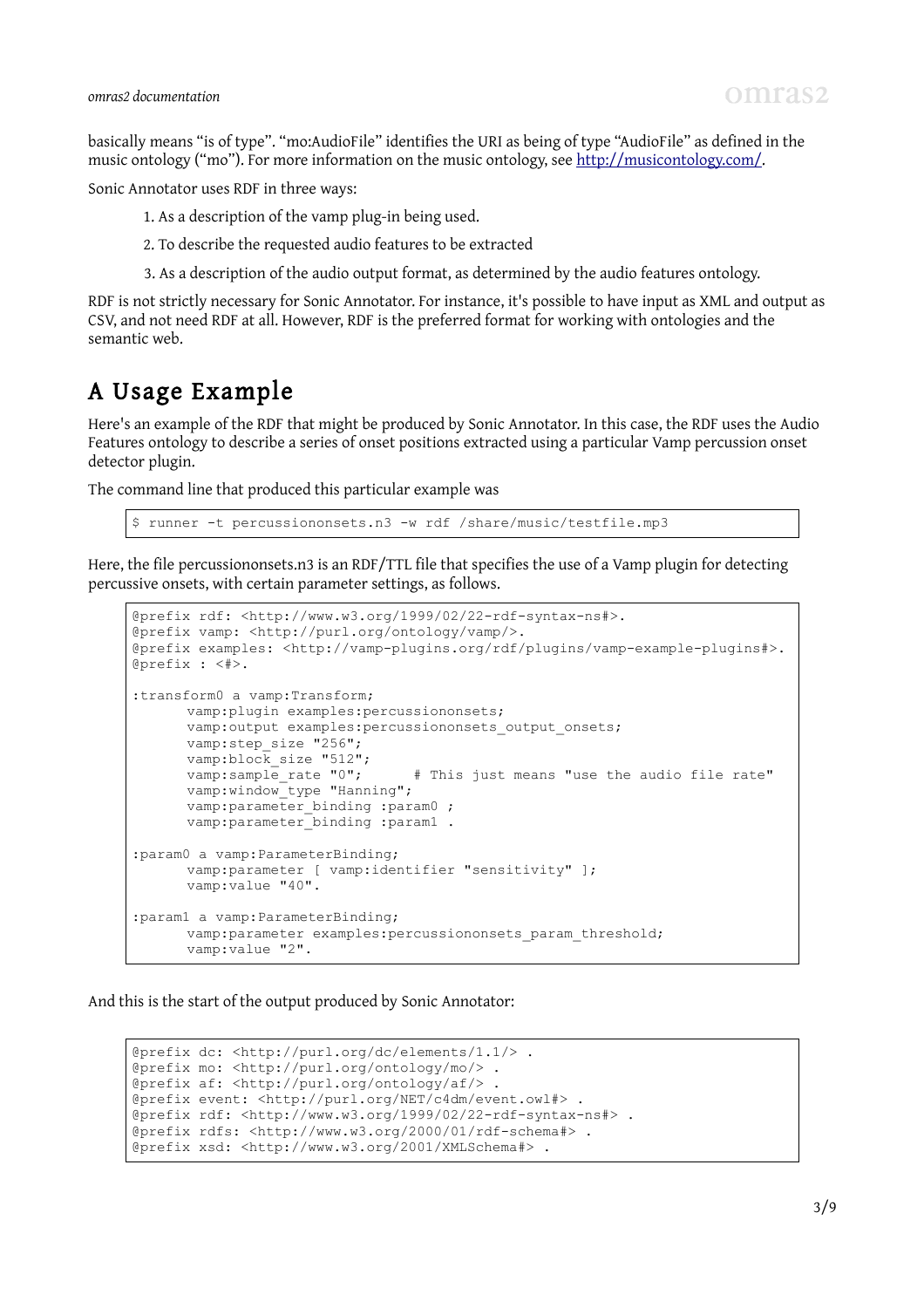```
@prefix tl: <http://purl.org/NET/c4dm/timeline.owl#> .
@prefix : <#> .
<file:///share/music/testfile.mp3> a mo:AudioFile .
:signal 0 a mo:Signal ;
    mo:available_as <file:///share/music/testfile.mp3> ;
     mo:time [
         a tl:Interval ;
         tl:onTimeLine :tl_0
     ] .
:event_2 a af:Onset;
    event:time [ 
        a tl:Instant ;
         tl:onTimeLine :tl_0 ;
        tl:at "PT0.21S"^^xsd:duration ;
    ] .
:event_3 a af:Onset;
    event:time [ 
         a tl:Instant ;
         tl:onTimeLine :tl_0 ;
        tl:at "PT0.46S"^^xsd:duration ;
     ] .
:event_4 a af:Onset;
    event:time [ 
         a tl:Instant ;
         tl:onTimeLine :tl_0 ;
        tl:at "PT0.67S"^^xsd:duration ;
     ] .
# (etc)
```
This example is extremely rich in information – there is a lot of information about what exactly Sonic Annotator is describing: each output is an onset, which the audio feature ontology defines as a type of event, and we are specifying a time for each on a particular timeline and associating that with a particular audio signal.

However, Sonic Annotator can also write the output in CSV (comma-separated values) format. In this format, the above example is extremely simple, because each event only has a single value (its time):

0.21 0.46 0.67 (etc)

## Command Line Options

Sonic Annotator is called from the command line as follows:

```
Usage: runner [-mr] -t trans.xml [...] -w <writer> [...] <audio> [...]
       runner [-mr] -T trans.txt [...] -w <writer> [...] <audio> [...]
       runner -s <transform>
        runner [-lh]
```
Where <audio> is an audio file or URL to use as input: either a local file path, local "file://" URL, or remote "http://" or "ftp://" URL.

The following audio file extensions are recognised:

aiff, au, avr, caf, flac, htk, iff, mat, mp3, ogg, paf, pvf, raw, sd2, sds, sf, voc, w64, wav, xi.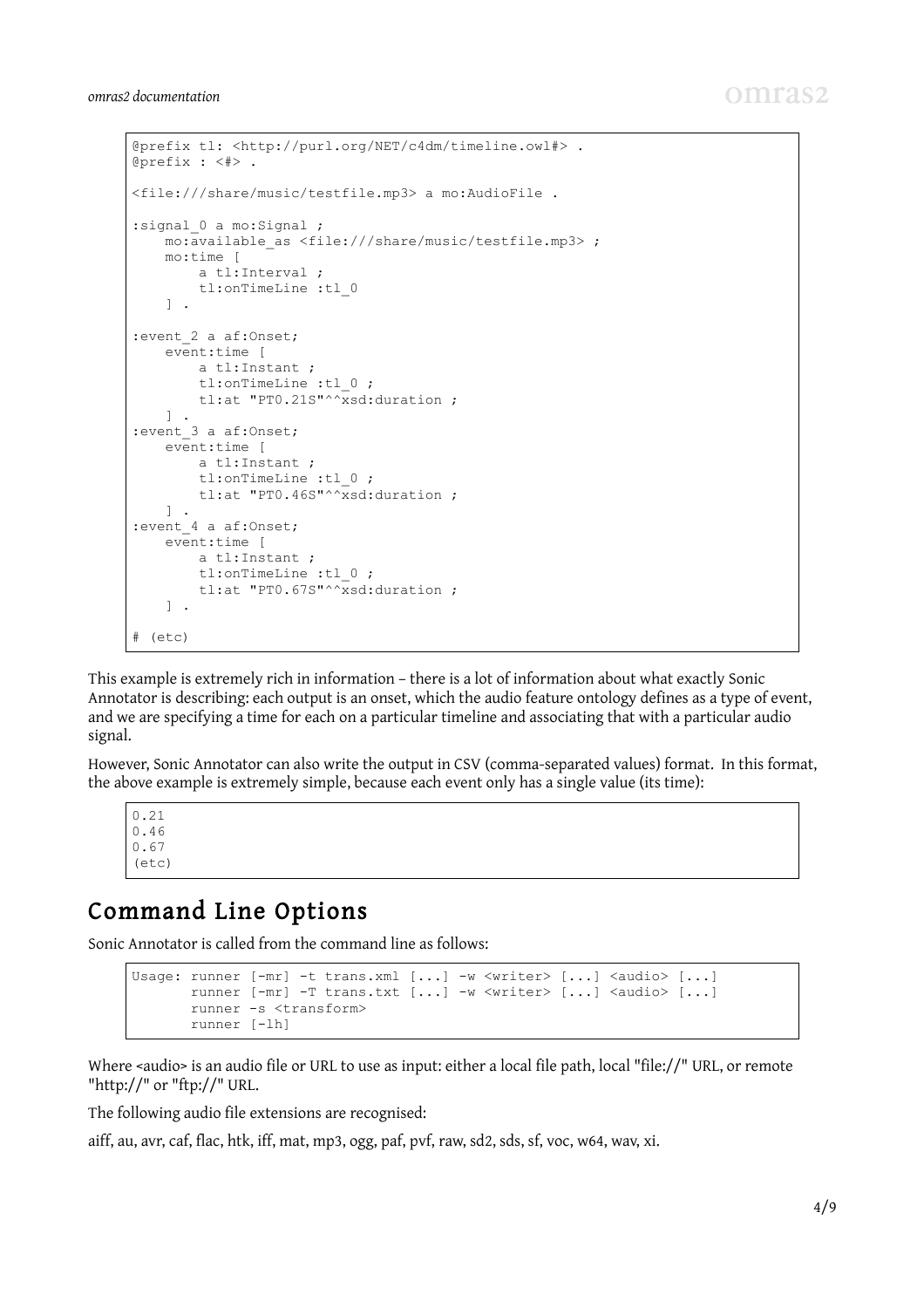Playlist files in M3U format are also supported.

Various different transformation options are also available:

 -t, --transform <T> Apply transform described in transform XML file <T> to all input audio files. You may supply this option multiple times. You must supply this option or -T at least once for any work to be done.

 -T, --transforms <T> Apply all transforms described in transform XML files whose names are listed in text file <T>. You may supply this option multiple times.

 -w, --writer <W> Write output using writer type <W>. Supported writer types are: audiodb, csv, default, rdf. You may supply this option multiple times. You must supply this option at least once for any work to be done.

-m, --multiplex If multiple input audio files are given, use mono mixdowns of all files as the input channels for a single invocation of each transform, instead of running the transform against all files separately.

-r, --recursive If any of the <audio> arguments is found to be a local directory, search the tree starting at that directory for all supported audio files and take all of those as input instead.

Housekeeping options:

-**l**, --list List all known transform ids to standard output.

-s, --skeleton <T> Generate a skeleton transform file for transform id <T> and write it to standard output.

-**h**, --**help** Show help.

If no -w (or --writer) options are supplied, either the -l or -s option (or long equivalent) must be given instead.

Additional options for writer type "audiodb":

--audiodb-catid <X> Catalogue ID

--audiodb-basedir <X> Base output directory path

Additional options for writer type "csv":

--csv-basedir <X> Base output directory path. (The default is the same directory as the input file.)

- --csv-force If an output file already exists, overwrite it.
- --csv-append If an output file already exists, append data to it.

--csv-separator <X> Column separator for output. Default is "," (comma).

Additional options for writer type "rdf":

--rdf-basedir <X> Base output directory path. (The default is the same directory as the input file.)

--rdf-many-files Create a separate output file for every combination of input file and transform. The output file names will be based on the input file names. (The default is to create one output file per input audio file, and write all transform results for that input into it.)

--rdf-one-file <X> Write all transform results for all input files into the single named output file.

- --rdf-force If an output file already exists, overwrite it.
- --rdf-append If an output file already exists, append data to it.
- --rdf-plain Use "plain" RDF even if transform metadata is available.

--rdf-signal-uri <X> Signal URI to link to

## Internal Architecture

Sonic Annotator is written in C++. It consists of a fairly small set of classes of its own, with a large set of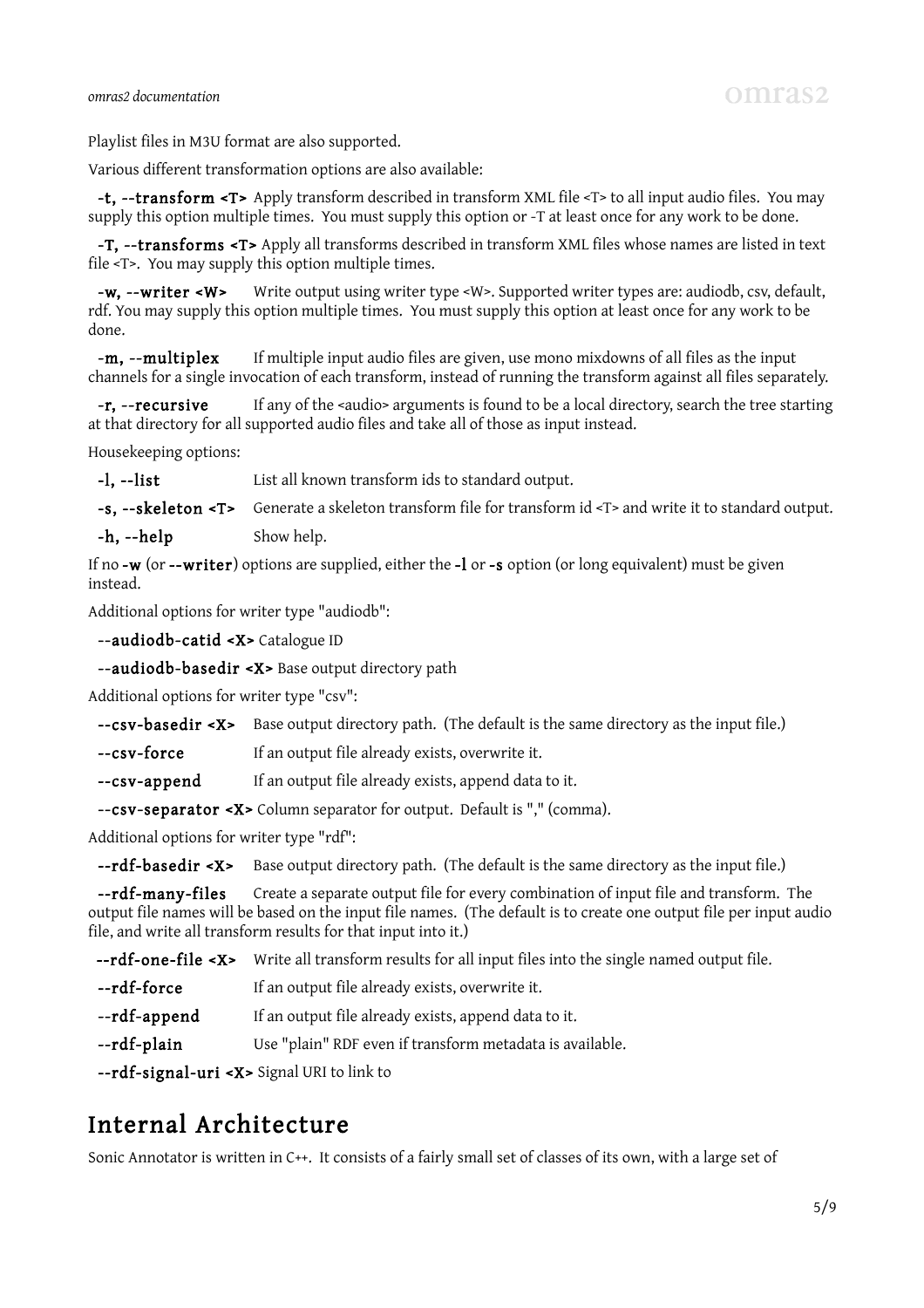dependencies on libraries from Sonic Visualiser. These in turn depend on the Qt Core toolkit, and on many other audio file and RDF libraries.

#### Sonic Annotator class overview

Sonic Annotator uses library code from Sonic Visualiser (summarised in *Sonic Visualiser modules* below) for many of its subsystems, including retrieving and reading audio files, loading and configuring Vamp plugins through the "transform" abstraction, and parsing RDF documents of various kinds.

#### Transforms

A "transform" in Sonic Visualiser and Sonic Annotator conceptually consists of a plugin identifier together with the context in which it is executed.

For example, consider the "percussion onset detector" plugin found in the Vamp example plugins set. This is a Vamp plugin, and it can be run against an audio file, but further information about how to run it is required if it is to produce the same results when used in more than one different program.

The transform concept provides this information. It associates the plugin's identifier with its parameter values, the hop and frame sizes for plugin execution, sample rate at which the audio should be provided to it, and so on. All of this data is bundled together and treated as a single unit.

The most important classes that are actually contained in Sonic Annotator's own code base are the FeatureExtractionManager, and various FeatureWriter implementations.



The FeatureExtractionManager class does most of the work in Sonic Annotator. It is first configured with a series of calls to addFeatureExtractor or addFeatureExtractorFromFile, which instruct it to load a transform description and associate that with a set of FeatureWriters (drawn from the available pool of RDFFeatureWriter, CSVFeatureWriter etc). Once the transforms and writers have been constructed, the main function makes a single call to extractFeatures for each audio file or URL to be used. This function reads the audio file, passing each block that is read to all of the transform plugins in turn, and sending the resulting output to the set of feature writers associated with that transform.

The FeatureExtractionManager is in principle capable of running any number of feature extraction transforms against any number of input audio files, and writing the results from each of them to a distinct set of different types of output writer. However, Sonic Annotator's main program only provides user capability for sending all transform outputs to the same set of writers.

Adding a new output format to Sonic Annotator is fairly straightforward: create a new subclass of FeatureWriter. There is also a subclass called FileFeatureWriter which may be used for implementations that write data to files; this provides options for writing all results to a single file, writing to multiple files (one per transform) and so on, and it handles opening output files and manages suitable stream objects using the Qt QTextStream API for use by the subclass implementation.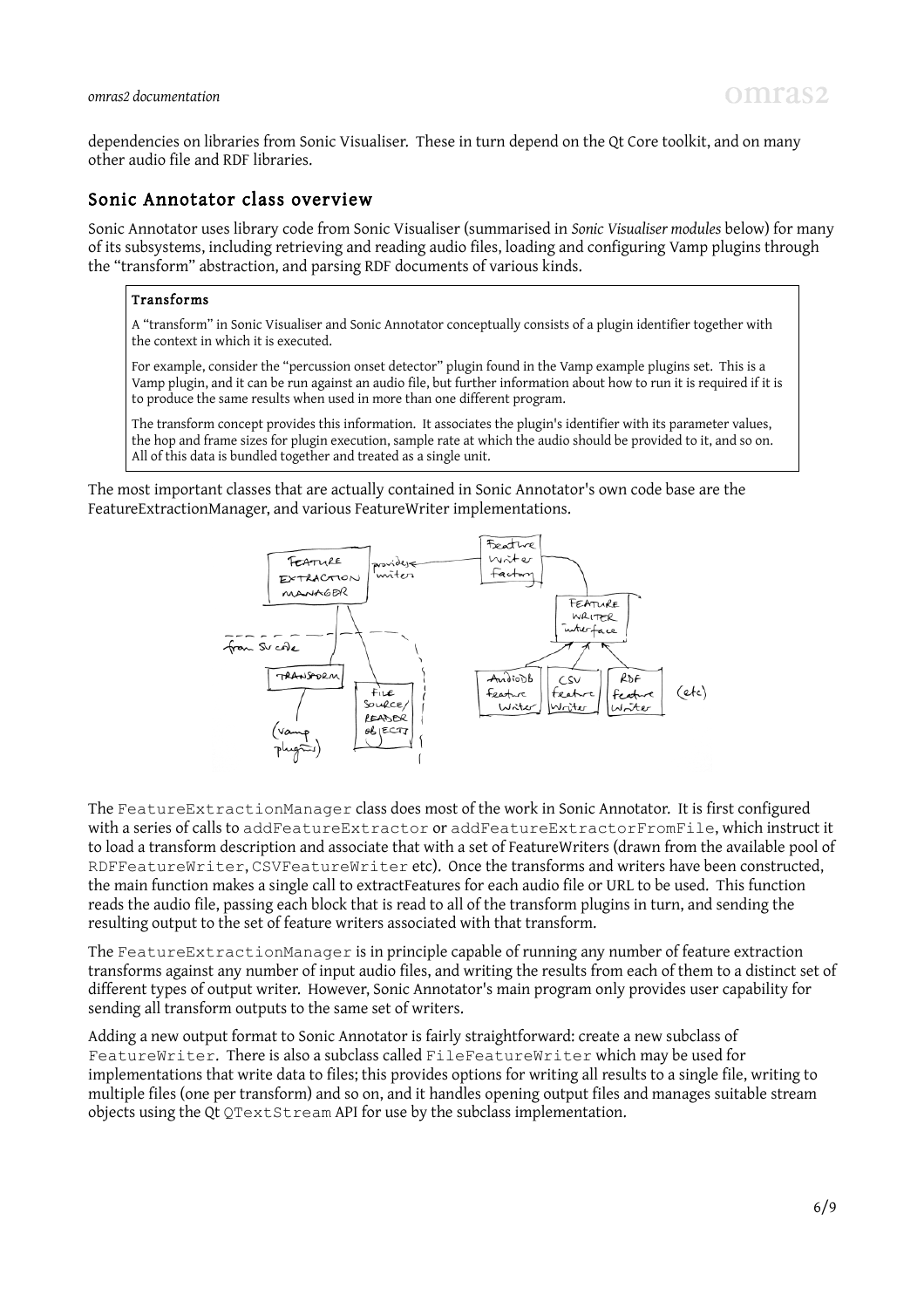#### Sonic Visualiser modules

Sonic Annotator is built using a set of C++ libraries from the Sonic Visualiser code base. These are the *data*, *transform*, *plugin*, and *RDF* modules of Sonic Visualiser. Reusing this code not only simplifies the development of Sonic Annotator but also extends the effective test coverage for this code, improving code quality.



The *data* library contains an audio file reader abstraction which can decode mp3, Ogg, and various other formats using commonly available libraries for the low-level work (liboggz/libfishsound, libmad, libsndfile, and also QuickTime if built on OS/X). It also supports retrieving files from HTTP or FTP sources transparently – a file may be referred to using either local file path or a URL, and the library will work appropriately in either case.

The *transform* library handles describing, loading and running feature extraction "transforms". A transform conceptually consists of a feature extraction plugin together with the context in which it is executed – the sample rate that the

audio should be resampled to, hop and frame sizes for plugin execution, parameters for the plugin, and so on. The *transform* library relies on the *plugin* library, which handles low-level loading and running of feature extraction plugins.

Finally the *RDF* library provides classes for specific uses of RDF data, such as loading transform descriptions from RDF, loading metadata associated with a Vamp plugin from a Vamp ontology-based RDF file, and so on. This library uses the Rasqal and Raptor libraries from the Redland RDF suite.

NOTE: include hand-drawn diagram

### *A quick introduction to Vamp RDF*

Below is an example of (part of) an RDF file that describes the percussion onset detector Vamp plugin using the Vamp plugin ontology.

This RDF includes some of the same information that can be obtained by loading and querying the plugin (so providing an "offline" means to get the same data), but it also contains some extra information about the meanings of the results (e.g. to explain that an output returns onsets, not just "points in time of some sort").

Sonic Annotator can load and use RDF such as this in order to enhance the RDF that it



produces for feature outputs. However, it isn't essential for use of Sonic Annotator.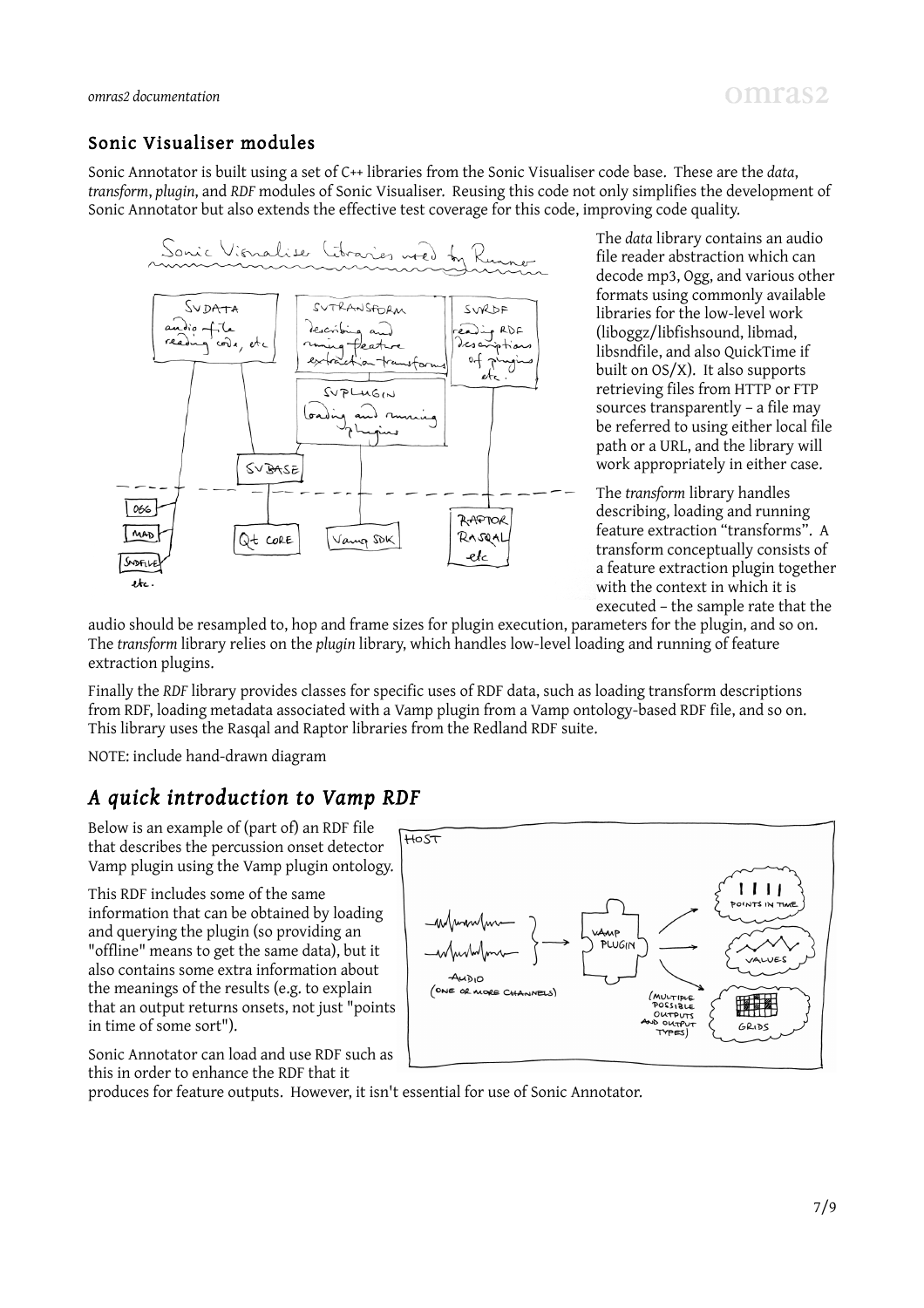```
@prefix rdfs: \langle \text{http://www.w3.org/2000/01/rdf-schema#}\rangle.<br>@prefix xsd: \langle \text{http://www.w3.org/2001/XMLSchema#}\rangle.
@prefix xsd: <http://www.w3.org/2001/XMLSchema#>.<br>@prefix vamp: <http://purl.org/ontology/vamp/>.
                  \langle \text{http://purl.org/ontology/vamp/>})@prefix plugbase: <http://vamp-plugins.org/rdf/plugins/vamp-example-plugins#> .
@prefix owl: <http://www.w3.org/2002/07/owl#> .
@prefix dc: <http://purl.org/dc/elements/1.1/> .
@prefix af: <http://purl.org/ontology/af/> .
@prefix foaf: <http://xmlns.com/foaf/0.1/> .
@prefix cc: <http://web.resource.org/cc/> .
@prefix : <> .
<> a vamp:PluginDescription ;
    foaf:maker <x> ;<br>foaf:maker <http
                         foaf:maker <http://www.vamp-plugins.org/doap.rdf#template-generator> ;
    foaf:primaryTopic <http://vamp-plugins.org/rdf/plugins/vamp-example-plugins>.
:vamp-example-plugins a vamp:PluginLibrary ;
     vamp:identifier "vamp-example-plugins" ; 
     vamp:available_plugin plugbase:percussiononsets .
plugbase:percussiononsets a vamp: Plugin ;<br>dc:title "Simple Percussion Onset Detector" ;
 dc:title "Simple Percussion Onset Detector" ;
 vamp:name "Simple Percussion Onset Detector" ;
    dc:description "Detect percussive note onsets from broadband energy rise" ;
 foaf:maker [ foaf:name "Vamp SDK Example Plugins" ] ;
 vamp:identifier "percussiononsets" ;
 vamp:vamp_API_version vamp:api_version_1 ;
 owl:versionInfo "2" ;
vamp:input domain vamp:FrequencyDomain ;
vamp:parameter plugbase:percussiononsets param threshold ;
vamp:parameter plugbase:percussiononsets param sensitivity ;
vamp: output plugbase: percussiononsets output onsets ;
 .
plugbase: percussiononsets param threshold a vamp: Parameter ;
    vamp:identifier "threshold" ;
    dc:title "Energy rise threshold" ;<br>dc:format. "dB" ;
 dc:format "dB" ;
vamp:min_value 0 ;
vamp: max value 20 ;
vamp:unit "dB" ;
    vamp:default_value 3;<br>vamp:value names ();
   vamp:value_names
 .
plugbase: percussiononsets param sensitivity a vamp: Parameter ;
   vamp:identifier "sensitivity";<br>dettitle "Sensitivity";
                       "Sensitivity" ;<br>"%" ;
    dc:formatvamp:min_value 0 ;
vamp:max_value 100;
vamp:unit "%" ;
    vamp:default_value 40 ;
    vamp:value names ();
 .
plugbase:percussiononsets_output_onsets a vamp:SparseOutput ;<br>vamp:identifier "onsets" ;
vamp:identifier "onsets";
dc:title "Onsets";
    dc:description description entergy reserve note onset locations" ;
    vamp:fixed_bin_count "true" ;
    vamp:unit ""<br>vamp:bin count 0;
    vamp:bin_count
    vamp:bin_names ();
    vamp:sample_type vamp:VariableSampleRate ;<br>vamp:sample rate 44100 ;
    vamp:sample_rate
    vamp: computes feature type af: Onset
```
# Glossary

AudioDb – An audio database project, for doing fast similarity searches of audio files.